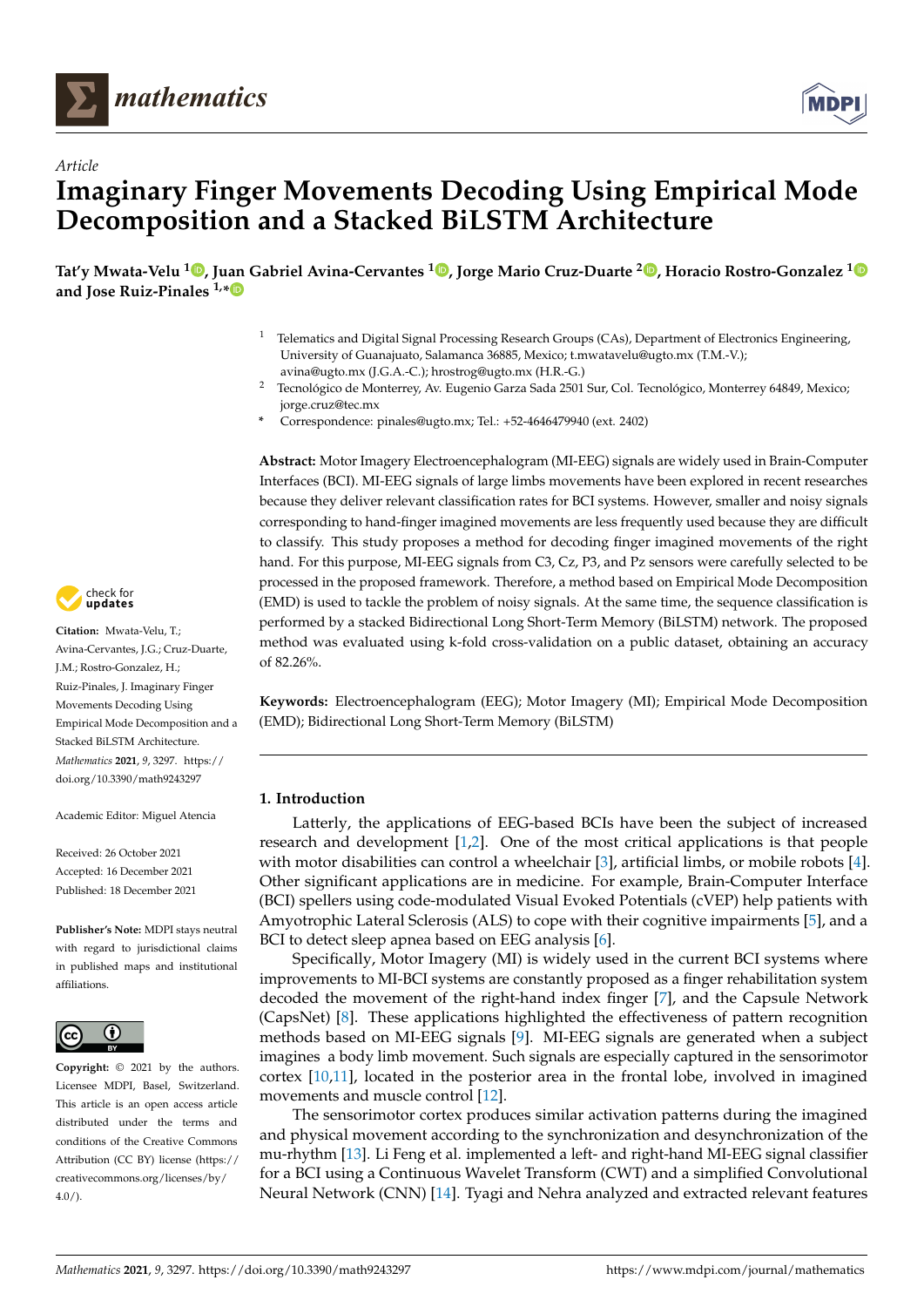from MI-EEG signals using Principal Component Analysis (PCA) and Linear Discriminant Analysis (LDA) [\[15\]](#page-12-9). Afterward, the features were classified using Support Vector Machines (SVM), k-Nearest Neighbors (k-NN), and an Artificial Neural Network (ANN).

EEG signals measured by non-invasive systems are difficult to classify because of noise added in the sensors, which leads to a low Signal-to-Noise Ratio (SNR). Besides, the electrodes placed physically over the scalp produce a loss of signal potential due to volume conduction effects [\[16\]](#page-12-10). In all, the processing and classification of MI-EEG signals generated during the imagined finger movements present other significant technical challenges. Large limb movements imply a substantial number of inter-neuronal connections because the involved muscles require a more significant amount of energy than the fingers [\[17\]](#page-12-11). Therefore, the classification of imagined finger movements becomes complex because the fingers move closely together, and specific individual moving features merge.

Kaya et al. developed a public MMI-EEG dataset with five BCI paradigms [\[18\]](#page-12-12); it includes a paradigm related to the MI of individual finger movement. The authors reported only 43% accuracy in finger movement decoding using an SVM classifier in such a study. Xiuling Liu et al. [\[19\]](#page-12-13) proposed a parallel spatial–temporal self-attention-based convolutional neural network for MI EEG signal classification. This method uses a spatial-temporal representation of raw EEG signals that uses the self-attention mechanism to extract distinguishable spatial–temporal features. It outperformed state-of-the-art methods for intra-subject and inter-subject classification. Jiacan Xu et al. [\[20\]](#page-12-14) proposed a deep multi-view feature learning method for the classification of MI EEG signals. First, a multi-view representation of the EEG signals is obtained by extracting time domain, frequency domain, time-frequency domain and spatial features. Afterward, a parametric t-SNE method is used to extract the deep features from the multi-view representation. Then, a support vector machine (SVM) classifier is used to classify those deep features. The proposed method was tested on the BCI competition IV 2a dataset obtaining excellent classification results. Vernon et al. [\[21\]](#page-12-15) proposed a convolutional network architecture named EEGNet for EEG signal classification. The architecture includes a filter-bank structure based on two convolutional layers to adaptively extract common spatial patterns. The authors showed that EEGNet generalizes well across BCI paradigms, and achieves comparable performance to other methods, especially for the case of limited training data. Anam et al. [\[22\]](#page-12-16) implemented an Autonomous Deep Learning (ADL) architecture for the classification of individual finger movements based on MI EEG signals. ADL is an architecture capable of constructing by itself its structure and adapts to the input changes. The authors showed that for the case of subject-dependent classification ADL achieves an accuracy of around 77%.

The present work aims to process and classify MI-EEG signals of individual finger movements from one hand by addressing the problem of noisy signals using a method based on the EMD and using more powerful sequence classification architectures, including BiLSTM Recurrent Neural Networks (RNN).

Hence, an Empirical Mode Decomposition based preprocessing stage followed by a stacked BiLSTM network classifier is proposed in this study. The main contributions of this paper are summarized as follows,

- 1. An approach to decode imagined individual finger movement from one hand based on a stacked BiLSTM architecture.
- 2. An approach for tackling noisy MI-EEG signals based on EMD.
- 3. An improved state-of-the-art result for the task of subject-dependent imaginary finger movement classification.

# **2. Materials and Methods**

#### *2.1. Dataset*

The EEG BCI dataset was built by Kaya et al. [\[18\]](#page-12-12), considering five interaction paradigms related to motor imagery. In particular, the interest of this paper relies on the MI of five right-hand fingers, corresponding to paradigm #3 (5F). The subset of the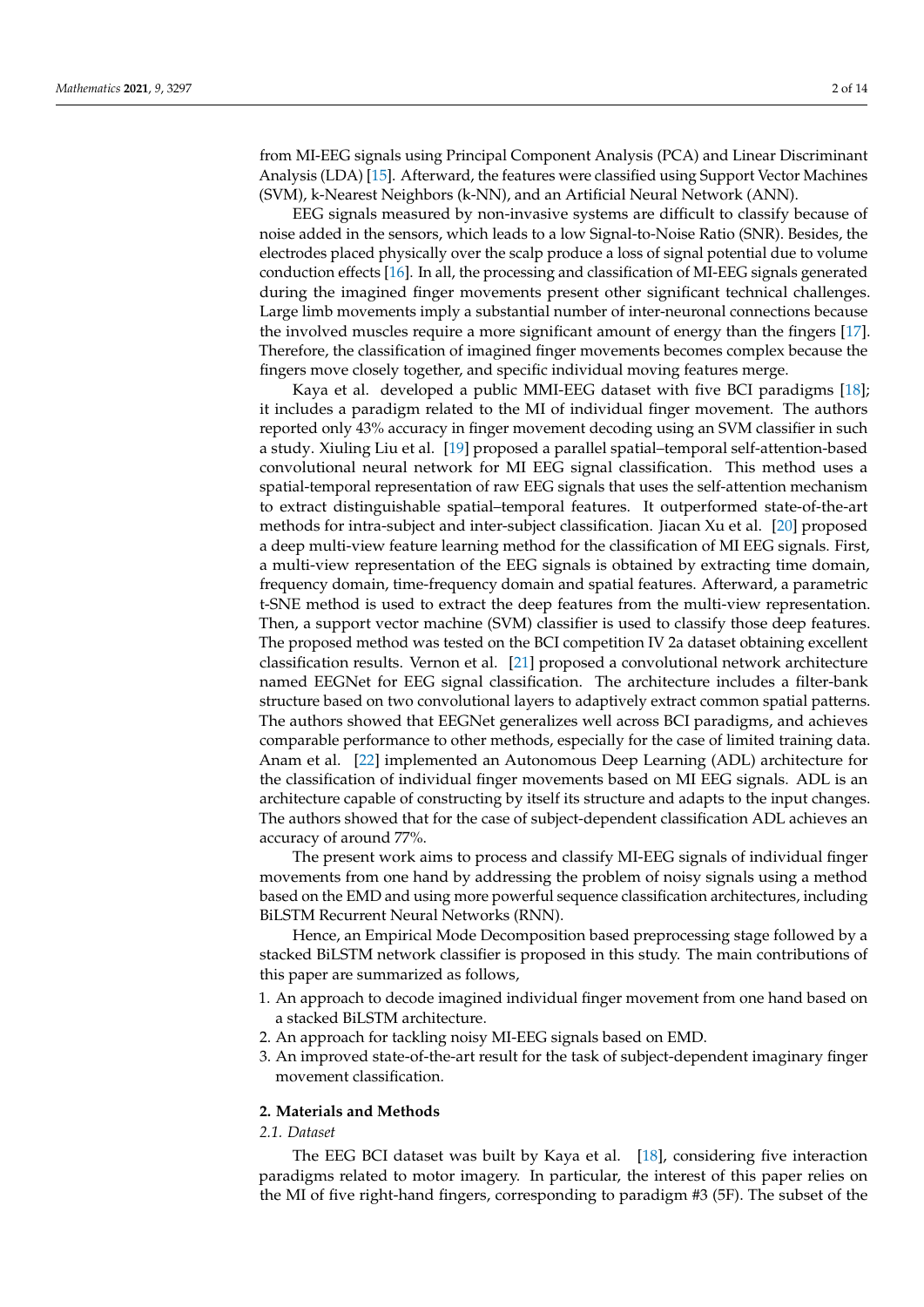dataset corresponding to the finger movement imagery consisted of MI-EEG signals from eight subjects captured with the Nihon, Kohden-Japan EEG-1200 JE-921A equipment. Two women and six men aged between 20 and 35 produced 19 file sessions of 4600 MI-EEG samples per subject. This dataset provided 45 min of MI-EEG for all subjects divided into three interaction segments; each segment consisted of the presentation of about 300 MI symbols. The equipment uses 22 electrodes; 19 are active and distributed according to the international standard 10–20 for EEG electrode positioning, shown in Table [1.](#page-2-0)

| <b>Brain Region</b> | Electrode      | <b>Function</b>                              |
|---------------------|----------------|----------------------------------------------|
|                     | Fp1            | Attention                                    |
| Frontal             | Fp2            | Judgment restrains impulses                  |
|                     | F7             | Verbal expression                            |
|                     | F <sub>3</sub> | Motor planning                               |
|                     | F4             | Motor planning of left-upper extremity       |
|                     | F8             | Emotional expression                         |
|                     | T <sub>3</sub> | Verbal memory                                |
|                     | <b>T4</b>      | Emotional memory                             |
| Temporal            | T <sub>5</sub> | Verbal understanding                         |
|                     | T6             | Emotional understanding and motivation       |
|                     | C <sub>3</sub> | Sensorimotor integration (right)             |
| Central             | Cz             | Sensorimotor integration (midline)           |
|                     | C4             | Sensorimotor integration (left)              |
|                     | P3             | Cognitive processing special temporal        |
| Parietal            | $P_{Z}$        | Cognitive processing                         |
|                     | P4             | "Math word problems", "Non-verbal reasoning" |
|                     | 01             | Visual processing                            |
| Occipital           | Ωz             | Incontinence                                 |
|                     | O2             | Visual processing                            |

<span id="page-2-0"></span>Table 1. Nomenclature and functions for the electrodes in the international  $10/20$  system [\[23\]](#page-12-17).

In the creation protocols of the dataset, the developers assert that test subjects were declared good physical and mental health at the capture time [\[18\]](#page-12-12).

A recliner chair, suited for all participants, was placed at 200 cm from the monitor and slightly above the reference eye. Later, an eGUI displays the five fingers of the right hand. When a number from one to five is displayed just above a finger as a signal for starting the task, the test subject executes the corresponding imagery movement for one second. Hence, digits 1, 2, 3, 4, and 5 correspond to the thumb, index finger, middle finger, ring finger, and pinkie finger, respectively. The task involves the imagination of the flexion from a finger up and down. This paradigm does not have a neutral state since signals related to this task were not considered in the original dataset.

MI-EEG signals were recorded at 200 and 1000 Hz, where the latter is referred to as a High Frequency (HFREQ). The 5F dataset contains thirteen HFREQ files and six files at 200 Hz collected between 2015 and 2016. Software Neurofax [\[24\]](#page-12-18) served to bandpass filter the raw MI-EEG signals from 0.53 to 70 Hz for 200 Hz and from 0.53 to 100 Hz for HFREQ signals. Signals from each sensor are arranged into a matrix as follows

$$
EEG(t) = \begin{pmatrix} x_{1,1} & \cdots & x_{1,m} \\ \vdots & \ddots & \vdots \\ x_{n,1} & \cdots & x_{n,m} \end{pmatrix},
$$
 (1)

where *n* and *m* are the number of samples and the number of signals, respectively. All 19 files (13 HFREQ and six files at 200 Hz) from the 5F dataset containing the captured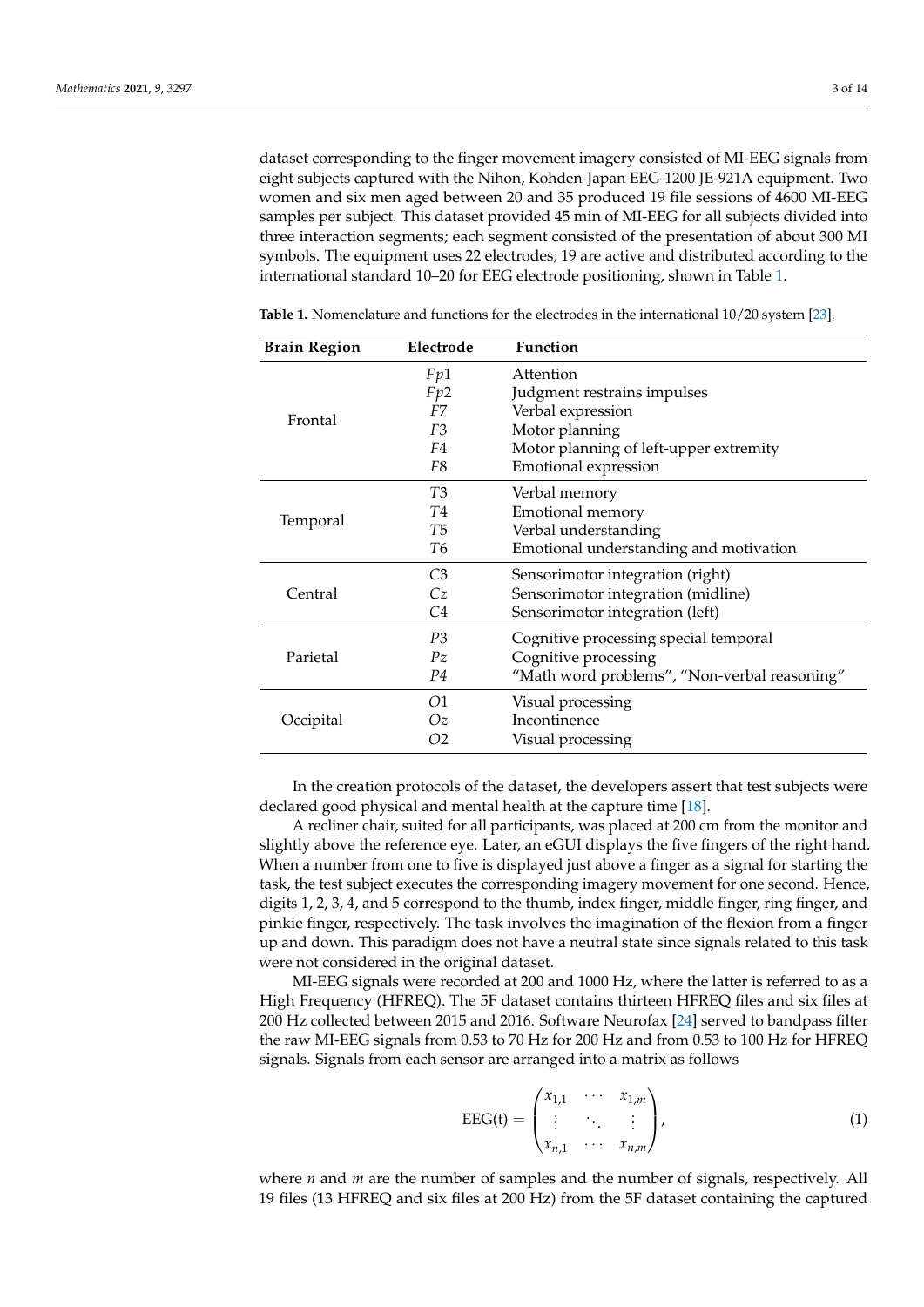signals (lasting from 3582 to 4040 s) were retrieved to be directly utilized in the proposed signal processing framework. It is because a preliminary preprocessing was applied during and after capturing in the creation of the EEG BCI dataset [\[18\]](#page-12-12).

# *2.2. Overall Flowchart*

The channels C3, Cz, P3, and Pz were selected to decode the right-hand finger movement in MI-EEG signals. This choice considers channels focused on the primary motor cortex (M1) and the cerebellum, involved in the motor imagery signals generation [\[25\]](#page-12-19). The fact that right-hand finger imagery movements activate the left cerebral hemisphere and the left-hand finger imagery movements activate the right one, P3 and C3 electrode signals are processed, including those from Cz and Pz for the cortex activation maps during the predefined tasks [\[26,](#page-12-20)[27\]](#page-12-21). In addition, the {C3, Cz, P3, P3} combination revealed a better decoding accuracy among the  $\{C_3, C_2\}$ ,  $\{C_3, P_3\}$ ,  $\{C_3, P_3, C_2\}$ ,  $\{C_3, P_3, C_2\}$ , and  $\{T_3, C_3, C_2\}$ combinations evaluated in the electrode preselecting step.

Figure [1](#page-3-0) shows the head positioning configuration of the corresponding electrodes, which are the most representative and discriminant electrodes in the proposed tasks.

<span id="page-3-0"></span>

**Figure 1.** Sensors selection from a Nihon Kohden-Japan EEG-1200 JE-921A equipment. MI-EEG signals from four sensors on the left sensorimotor and cognitive cortex were selected (see Table [1\)](#page-2-0).

Furthermore, Figure [2](#page-4-0) shows the flowchart of the proposed approach.

#### *2.3. EEG Signal Preprocessing Based on EMD*

One problem when dealing with EEG signals is that they are inherently non-stationary. This phenomenon is because brain processes change due to brain state changes, e.g., mental fatigue [\[28\]](#page-12-22). This non-stationarity has severe implications for the generalization ability of deep neural network architectures [\[29\]](#page-12-23).

Current approaches for dealing with non-stationarity are mainly based on trend removal [\[30\]](#page-12-24). The main trend removal approaches are high-pass filtering, moving average removal, polynomial fitting, and empirical mode decomposition. Among high-pass filtering approaches, empirical mode decomposition is one of the most reliable methods in terms of efficiency and simplicity [\[30,](#page-12-24)[31\]](#page-12-25).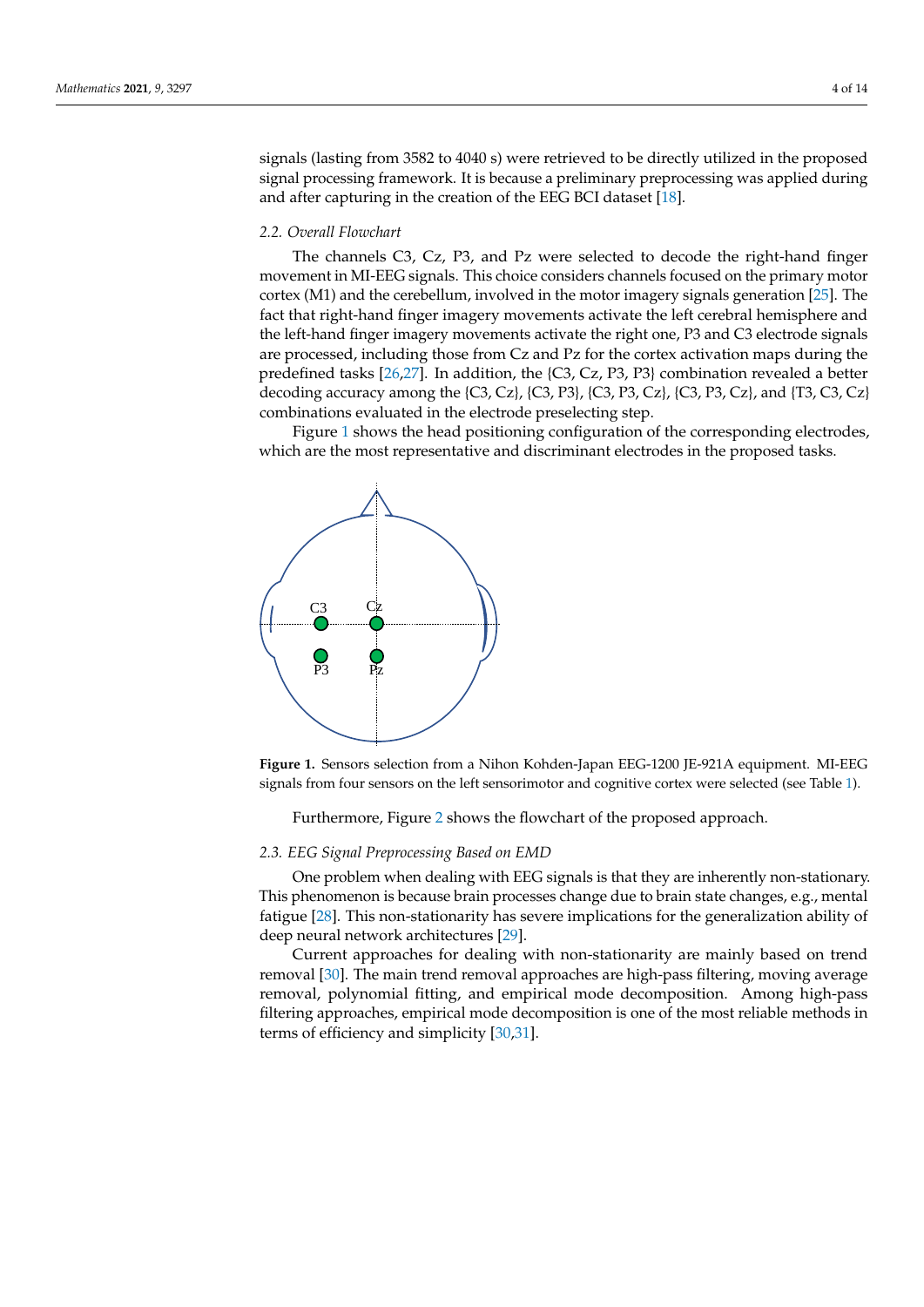<span id="page-4-0"></span>

**Figure 2.** MI-EEG signal processing flowchart. The stimulus appears on the experimental Graphical User Interface (eGUI) represented by a number from 1 to 5 directly above the finger. During this period, the MI flexion-extension of the corresponding finger is generated. Next, captured MI-EEG signals from C3, Cz, P3, and Pz electrodes are processed for each individual.

EMD method decomposes a signal into an Intrinsic Mode Functions (IMFs) sum. The IMFs obtained from natural EEG signals provide analytical features (amplitudes, frequency, and phase), which improve the BiLSTM learning algorithm. It is a specific benefit of the EMD approach targeted in this study.

Empirical Mode Decomposition (EMD) is a signal processing tool proposed by Huang et al. to analyze nonlinear and non-stationary signals [\[32\]](#page-12-26). IMFs must fulfill the following constraints:

- 1. The number of local extrema and zero crossings must be equal or differ by at most one on the entire signal.
- 2. The mean value between the lower and upper envelope must be zero.

EMD can be used to denoise 1-D EEG signals because of the frequency-decreasing property of IMFs [\[33\]](#page-12-27). The IMFs represent the oscillation modes in the signal, so the first IMF contains the highest frequency, and the last IMF contains the lowest frequency. Algorithm [1](#page-5-0) shows the steps performed by the EMD algorithm. Once completed the sifting process, the original MI-EEG signal can be recovered as follows

$$
EEG = IMF_1 + IMF_2 + \dots + IMF_N + R_N,
$$
\n(2)

where *N* is the number of computed IMFs from the original EEG signal, and  $R_N(t)$  is the final residue. EMD operates similarly to a filter bank of bandpass filters for modes with indexes greater than 1 and a high-pass filter for mode 1 [\[34\]](#page-13-0). Therefore, Equation [\(3\)](#page-4-1) describes the signals relations obtained when the first EMD step is applied to the EEG signal,

<span id="page-4-1"></span>
$$
EEG(t) = C_1(t) + IMF_1(t),
$$
\n(3)

where  $C_1(t)$  represents the low-frequency components of the signal.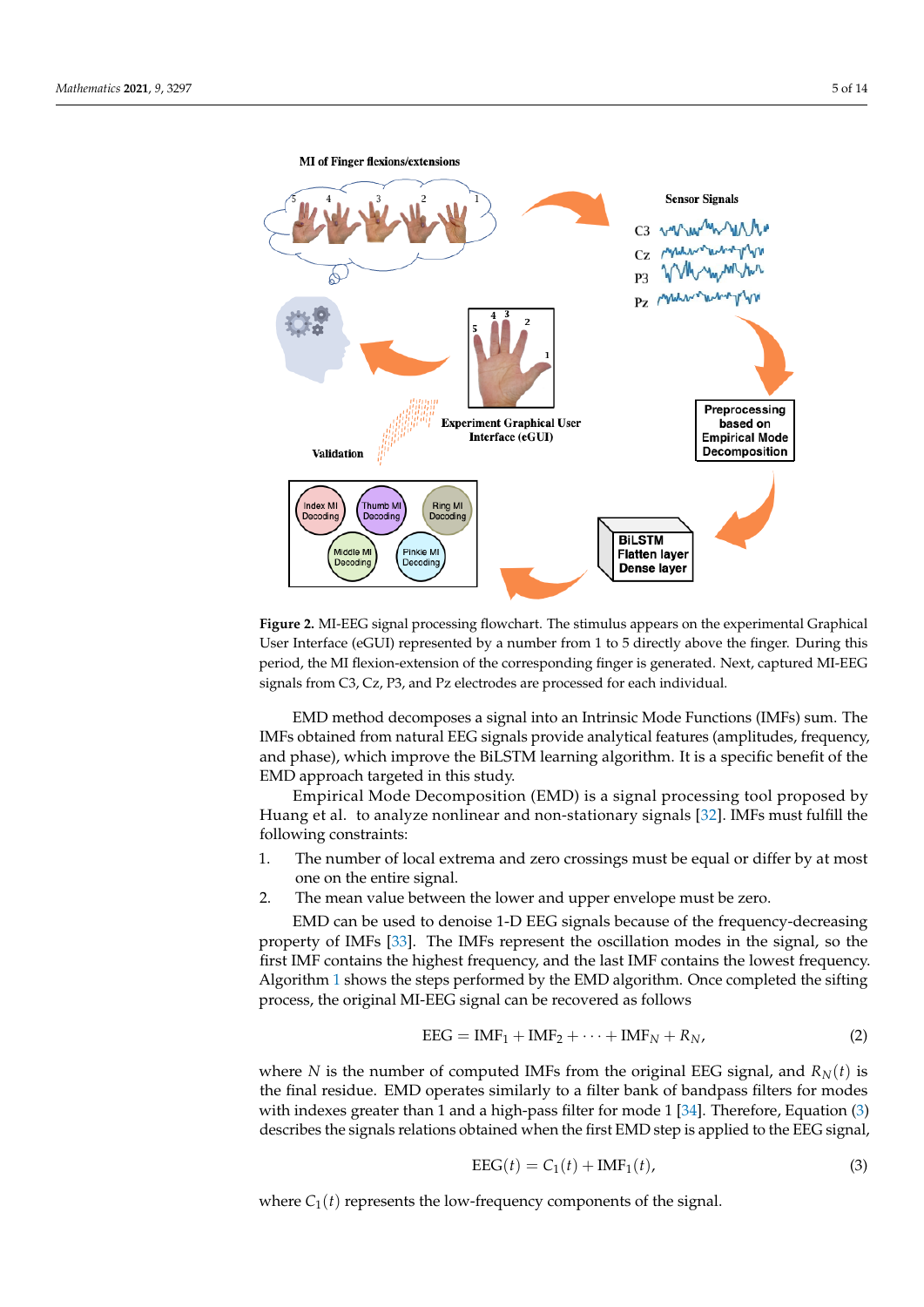#### **Algorithm 1:** MI-EEG Signal Decomposition using EMD.

- <span id="page-5-0"></span>1: Let **X** be the matrix form of signals denoted by EEG(t).
- 2: Find the max $\{X\}$  and min $\{X\}$ .
- 3: Use the Cubic Spline interpolation to construct the upper  $\text{EEG}_{U}(t)$  and lower  $\text{EEG}_{L}(t)$  envelope connecting all max $\{X\}$  and min $\{X\}$  points.
- 4: Calculate the local Mean
	- $\text{EEG}_{C}(t) = \frac{1}{2} (\text{EEG}_{U}(t) + \text{EEG}_{L}(t)).$
- 5: Obtain  $R_i(t) = EEG(t) EEG_C(t)$ .
- 6: Conclude the *i*th IMF order if  $R_i$ (t) satisfies the given IMF conditions with  $IMF_i(t) = R_i(t)$ , otherwise repeat steps 1 to 5.
- 7: Find the remaining  $IMF_k(t)$  component by subtracting  $\mathrm{EEG}_U(t)$   $IMF_i(t)$ and repeating the sifting process until to obtain a constant residue (no more oscillations).

Huang et al. developed a method that allows determining the number of iterations to stop the sifting process [\[35\]](#page-13-1). This method is based on two criteria:

- 1. All local maxima are strictly positive, while all local minima are strictly negative; and
- 2. The number of extrema points remains unchanged.

Moreover, the sifting process also stops when the standard deviation of the difference between two successive sifting steps is smaller than a threshold [\[32\]](#page-12-26). This last sifting stoppage criterion is given by

$$
\frac{\sum_{i=1}^{N} |C_{i-1}(t) - C_i(t)|^2}{\sum_{i=0}^{N} |C_i(t)|^2} \le SSC,
$$
\n(4)

where *SSC* is a predefined threshold.

On the other hand, if IMFs do have different frequencies at the analyzed time, their analytic form (AIMF) can be expressed as

$$
AIMF_i(t) \approx \sum_{i=1}^{N} A_i(t) \cos \theta_i(t),
$$
\n(5)

where  $A_i(t)$  and  $\theta_i(t)$  are the instantaneous amplitude and phase of each IMF<sub>i</sub>, respectively. These parameters can be estimated using the Hilbert transform [\[35\]](#page-13-1) as follows

$$
A_i(t) = \sqrt{R^2(t) + \hat{R}^2(t)}, \quad \theta_i(t) = \tan^{-1}\left(\frac{\hat{R}(t)}{R(t)}\right),
$$
 (6)

where  $R(t)$  represents both the corresponding IMF component and the real term of AIMF,

$$
AIMF(t) = R(t) + j\hat{R}(t),
$$
\n(7)

and  $\hat{R}(t)$  is the Hilbert Transform (HT) of  $R(t)$  given by

$$
\hat{R}(t) = HT\{R(t)\} = \frac{1}{\pi}R(t) * \frac{1}{t'},
$$
\n(8)

where ∗ is the convolution operator. Consequently, the analytic form for the *i*-th IMF becomes

$$
AIMF(t) = A_i(t) e^{j\theta_i(t)}.
$$
\n(9)

Zhang et al. found that the first four IMFs account for most of the cumulative variance contribution rate [\[36\]](#page-13-2). Thus, in our approach, the sum of only the first four IMFs will be used as the preprocessed EEG signal. Figure [3](#page-6-0) illustrates the empirical mode decomposition of an EEG signal. So, the last IMFs and the residue capture the signal trend.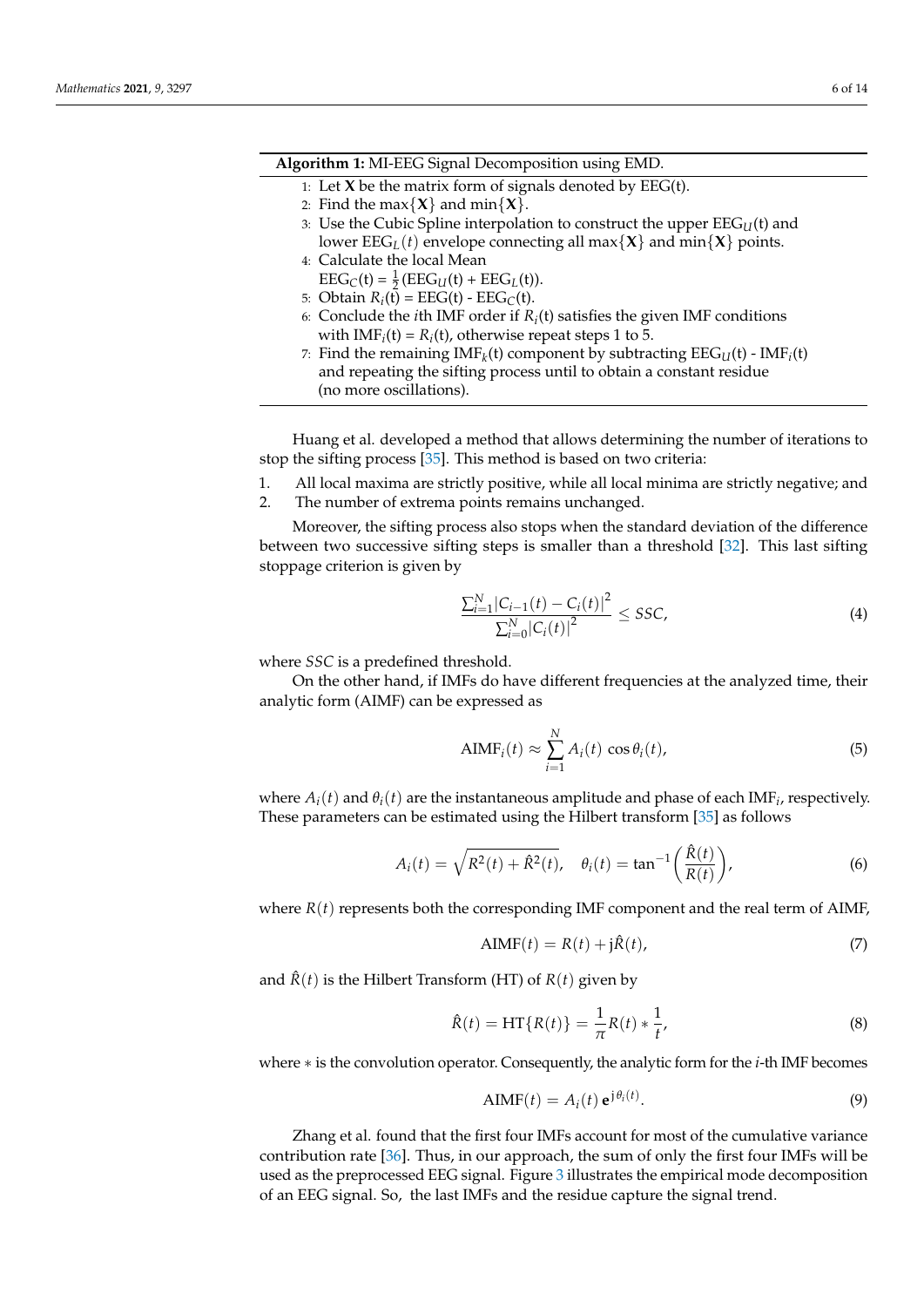<span id="page-6-0"></span>

**Figure 3.** Empirical mode decomposition for an EEG signal. Top to bottom: Original signal,  $IMF<sub>1</sub>–IMF<sub>6</sub>$ , residue. The amplitudes are measured in  $\mu$ V and the horizontal axis in Samples Per Second (SPS).

Figure [4](#page-6-1) shows an example of the preprocessed EEG signal using the sum of the first four IMFs. Notice how the residue captures the trend of the signal.

<span id="page-6-1"></span>

**Figure 4.** Example of the preprocessing of an EEG signal based on EMD. Top to bottom: an EEG signal, the resulting preprocessed signal, and the residue. The amplitudes are measured in  $\mu$ V and the horizontal axis in Samples Per Second (SPS).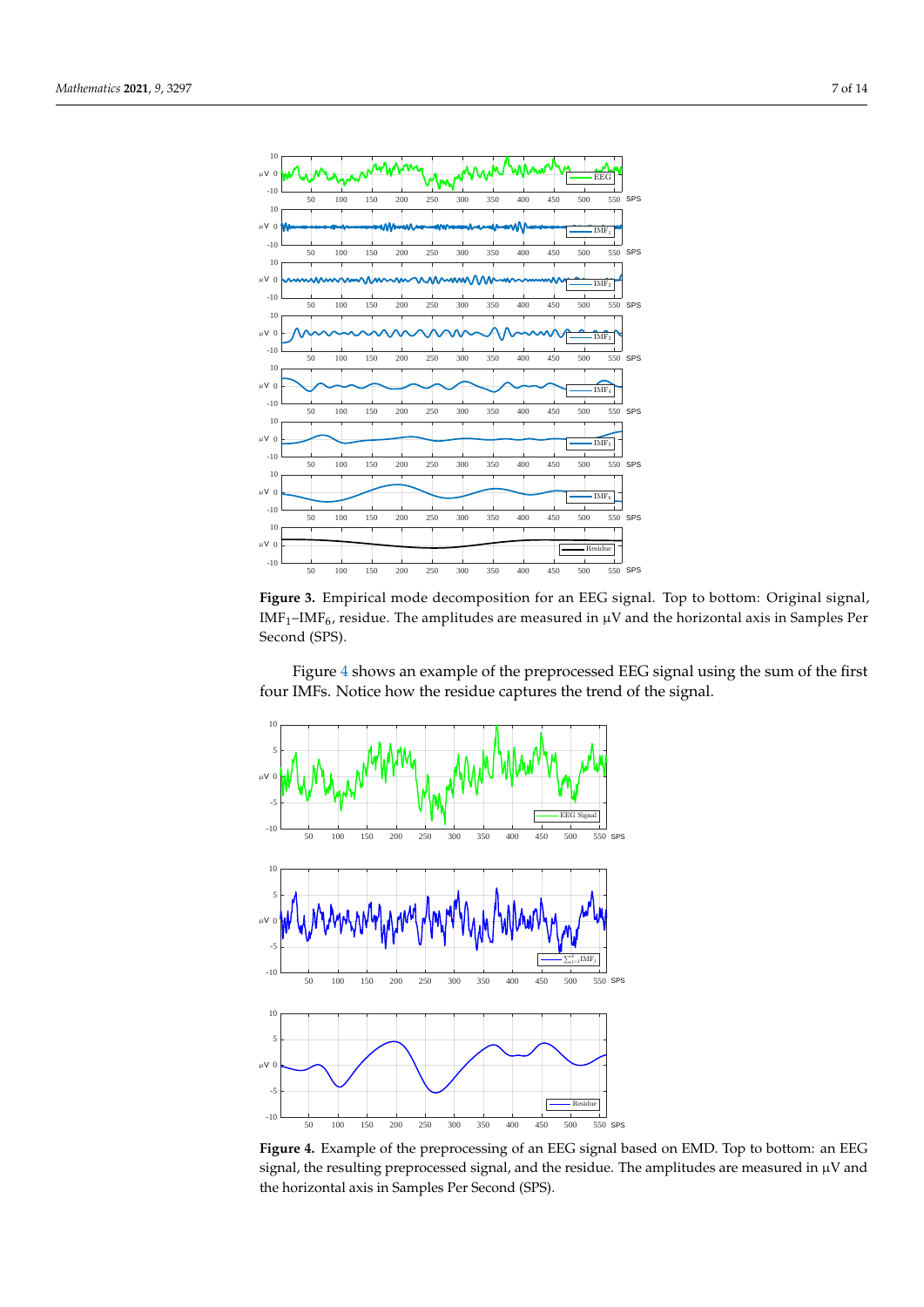# *2.4. Bidirectional LSTM (BiLSTM)* **Click to BUY NOW! <sup>P</sup>DF-XCha<sup>n</sup>g<sup>e</sup> <sup>E</sup>dito<sup>r</sup>**

2.4. *Bidirectional LSTM* (*BiLSTM*)<br>Long-Short Term Memory (LSTM) networks are a type of recurrent neural network initially designed to solve the vanishing gradient problem of recurrent neural networks when dealing with long sequences [\[37\]](#page-13-3). An LSTM network's architecture consists of a layer of LSTM units followed by a standard feedforward network. Figure [5](#page-7-0) shows a single functional block of an LSTM unit.

<span id="page-7-0"></span>

**Figure 5.** Architecture of a Long Short-Term Memory (LSTM) unit.

In a general perspective, an LSTM unit operates as follows: let  $x_t$  be the current input at time *t*, the output of the input gate is as follows,

$$
i_t = \sigma(W_i^x x_t + W_i^h h_{t-1} + b_i),
$$
\n(10)

where  $W_i^x$  and  $W_i^h$  are weight matrices,  $h_{t-1}$  is the previous hidden state of the unit, and  $b_i$ is the bias vector. The function  $\sigma(x) \in (0,1)$  is a sigmoid function used for gating.

Similarly, the output of the forget gate *f<sup>t</sup>* is computed as

$$
f_t = \sigma(W_f^x x_t + W_f^h h_{t-1} + b_f).
$$
 (11)

Finally, the outputs of the output gate  $o_t$  and cell state  $c_t$  are as follows,

$$
c_t = i_t \odot \tanh(W_c^x x_t + W_c^h h_{t-1} + b_c) + c_{t-1}, \qquad (12)
$$

$$
o_t = \sigma(W_o^x x_t + W_o^h h_{t-1} + b_o), \qquad (13)
$$

$$
h_t = o_t \odot \tanh(c_t), \qquad (14)
$$

where  $\odot$  is the Hadamard product.

A BiLSTM consists of two parallel LSTM layers: one for the forward direction and one for the backward direction [\[37,](#page-13-3)[38\]](#page-13-4). Because the input is processed twice, BiLSTMs extract more information from the input. Thus, improving contextual information to make better predictions than LSTMs. Therefore, BiLSTMs present faster convergence and accuracy than LSTMs [\[39\]](#page-13-5).

Figure [6](#page-8-0) presents the BiLSTM architecture consisting of two LSTM layers, keeping past and future context at any time of the sequence.

The outputs of each LSTM are combined according to the following equation:

$$
y_t = W_{\overrightarrow{h}y} \overrightarrow{h_t} + W_{\overleftarrow{h}y} \overleftarrow{h_t} + b_y, \qquad (15)
$$

where  $\overrightarrow{h_t}$  and  $\overleftarrow{h_t}$  are the outputs of the forward and backward LSTMs.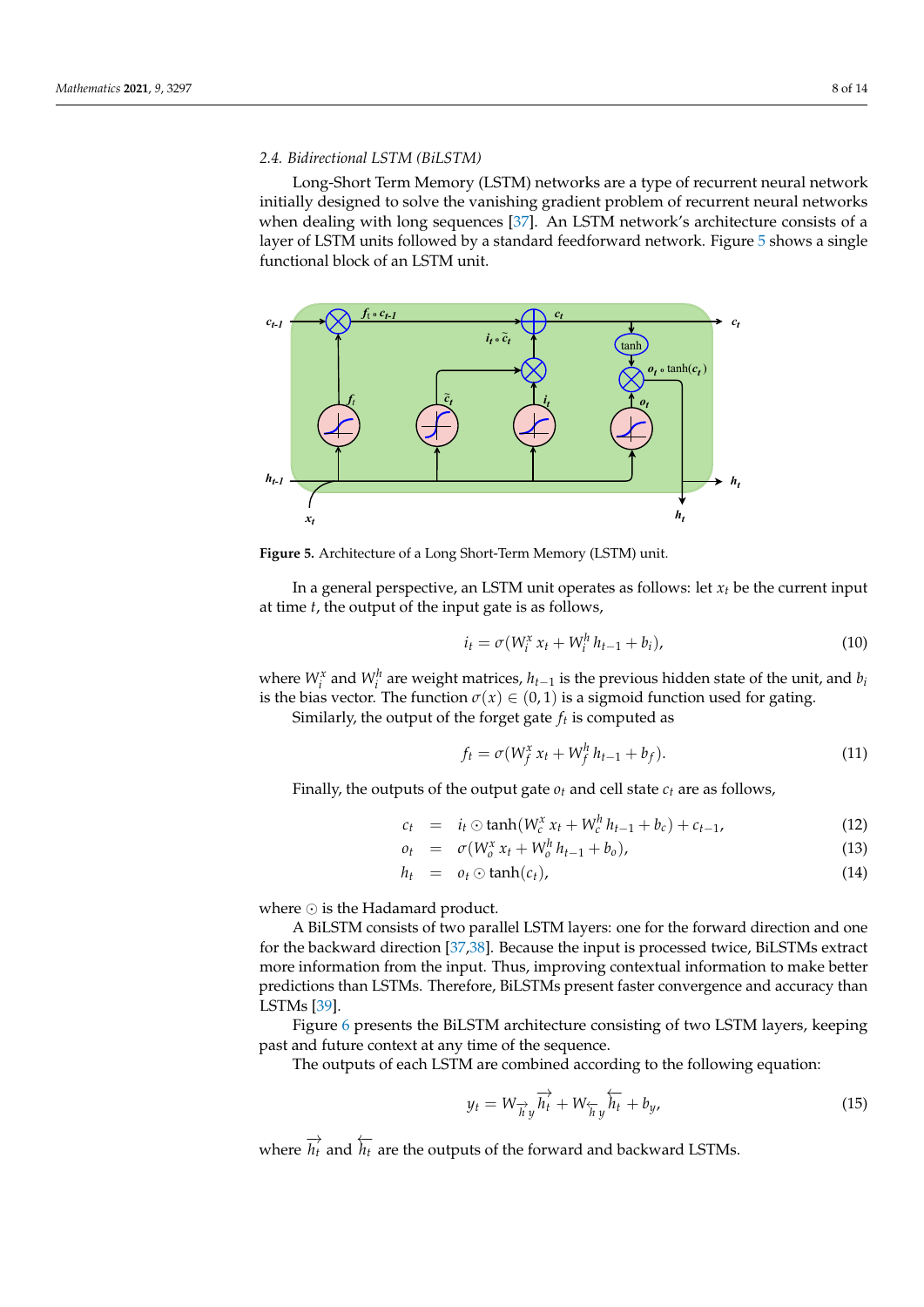<span id="page-8-0"></span>

**Figure 6.** A Bidirectional LSTM (BiLSTM) Network unfolded in time. It combines the outputs of two LSTM layers in parallel, processing the input sequence in opposite directions.

# *2.5. Proposed Architecture*

A feature matrix  $\in \mathbb{R}^{W \times 4}$  constituted by each preprocessed EEG signal is applied to the input of the first BiLSTM layer. A stacked architecture has been chosen to learn the complexity of the features extracted by the BiLSTM network. Several experiments were completed for 2, 3, and 4 stacked layers to determine the number of BiLSTM layers to implement, and the configuration with 3 stacked BiLSTM layers provided the highest accurate classification.

Each BiLSTM layer consists of 12 memory units, as illustrated in Figure [7.](#page-8-1) The output of the stacked BiLSTMs is a matrix  $\in \mathbb{R}^{W \times 12}$ . This matrix is then converted into a vector of size  $W \times 12$ , i.e.,  $\mathbb{R}^{12W \times 1}$ . The value of W is 170 for 200 Hz signals, whereas for 1000 Hz signals, it is 850. This vector is the input to a dense layer.

<span id="page-8-1"></span>

**Figure 7.** Proposed BiLSTM architecture. It consists of three BiLSTM layers, one flatten and one dense layers.

The dense layer uses the *SoftMax* activation function to classify the representative features into the class labels.

The batch size for all network training was set to 330. The model was implemented in Python 3.6 using Keras and TensorFlow. The loss function was defined as the Categorical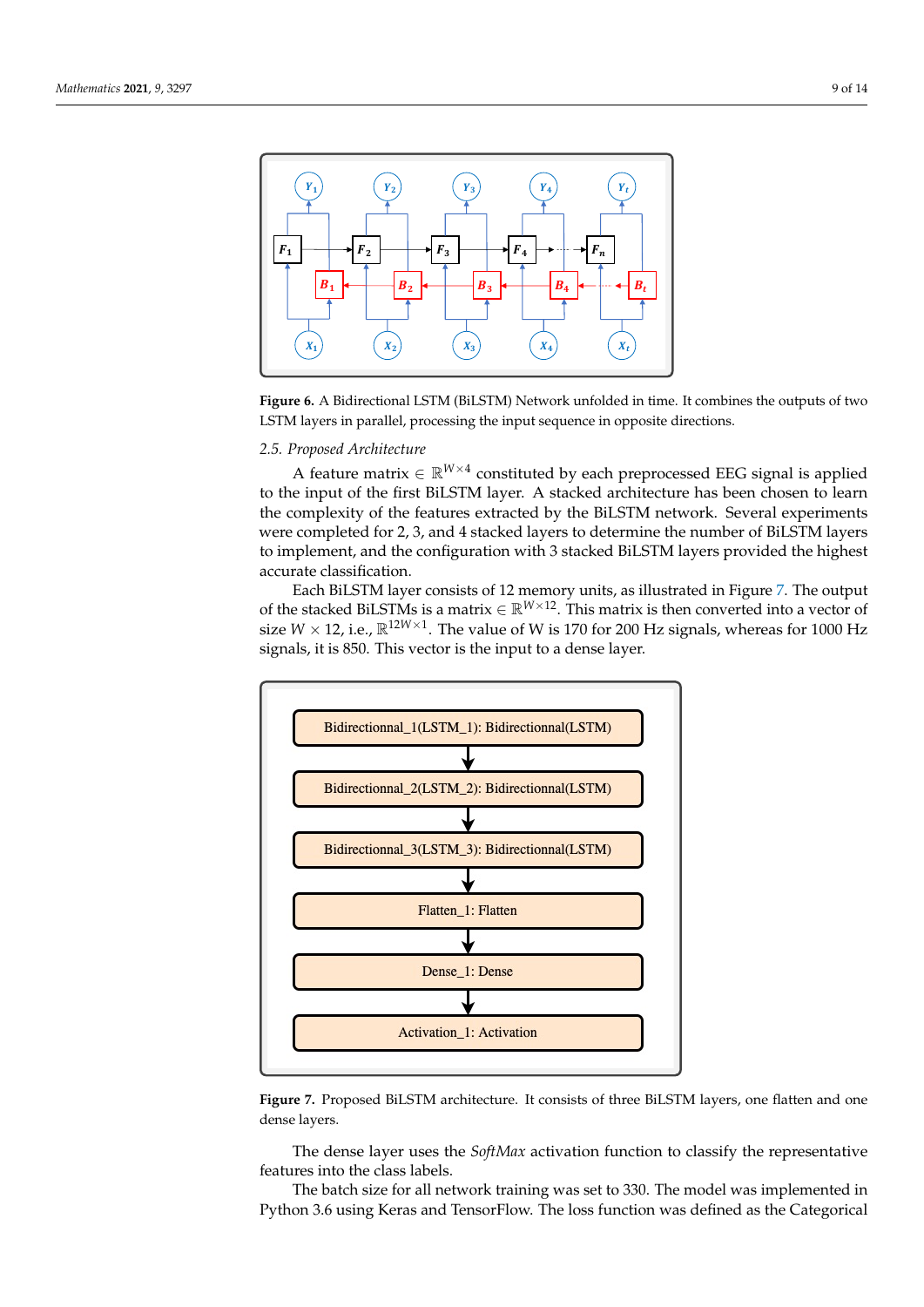Cross-Entropy, the learning algorithm was defined as the Nadam optimizer, and the additional metrics to be computed during training was the Accuracy metric.

Moreover, the Cyclical Learning Rate (CLR) [\[40\]](#page-13-6) method was used to accelerate the convergence of the training algorithm. Another reason for using CLR is that it can help the training algorithm escape from local minima. So, the minimum and maximum learning rates were set to 10<sup>-9</sup> and 10<sup>-3</sup>, respectively. The step size was 8 times the number of iterations per epoch.

The complete model was trained for 300 epochs on a Windows 10 desktop equipped with an NVIDIA GTX 1080 Ti GPU; each training was repeated at least twice.

#### **3. Results and Discussion**

This study implements the test subject-dependent approach where signals from a single subject were classified to decode right-hand finger imagery movements. The subject signals were coded using two particular sampling frequencies, 1000 Hz or 200 Hz. EEG signals used in the experiments, corresponding to the electrodes C3, Cz, P3, and Pz, are presumably involved in the movements from the right-hand fingers [\[26\]](#page-12-20).

Hence, k-fold CV was used to assess the training performance of the model. Considering that the dataset is relatively small, the value of k was set to 200. So, the dataset was split into 200 disjoint subsets of equal size. Then, one different subset is taken as the test data for each training. At the same time, the remaining subsets 199 are used as learning data. The performance is taken as the average of the 200 testing accuracies. The number of samples in the datasets were between 940 and 1917.

Table [2](#page-9-0) shows the model accuracy for different subjects and sampling frequencies.

| Subject | Training $(\%)$ | Testing $(\%)$ | Training (%) | Testing $(\%)$ |
|---------|-----------------|----------------|--------------|----------------|
|         | 1000 Hz         |                | $200$ Hz     |                |
| Α       | 90.76           | 72.43          | 85.35        | 81.84          |
| B       | 73.47           | 74.07          | 79.94        | 75.2           |
| C       | 98.69           | 80.04          | 88.92        | 82.26          |
| Ε       | 80.33           | 71.93          |              |                |
| F       | 88.85           | 76.13          | 88.73        | 79.70          |
| G       | 73.59           | 68.0           |              |                |
| Н       | 91.22           | 73.33          |              |                |
|         | 93.5            | 66.0           |              |                |
|         |                 |                |              |                |

<span id="page-9-0"></span>**Table 2.** Results for subject-dependent finger movement decoding.

As a result, the highest testing accuracy (76.13%) for signals at 1000 Hz corresponds to subject F, while the lowest accuracy (66.0%) corresponds to subject I. The highest testing accuracy (82.26%) for signals at 200 Hz corresponds to subject C, while the lowest accuracy (75.2%) corresponds to subject B.

Table [3](#page-10-0) shows the impact of the number of BiLSTM layers on the accuracy of the proposed method. These results show that accuracy reaches a maximum at three BiLSTM layers. Therefore, the configuration of three BiLSTM layers was used in all tests for this study.

Table [4](#page-10-1) shows the number of model parameters for the case of 1000 Hz and 200 Hz signals. Besides, the last BiLSTM layer outputs the whole processed sequence. Therefore, the proposed architecture is different from other architectures because they use only the last state of the last BiLSTM layer for classification.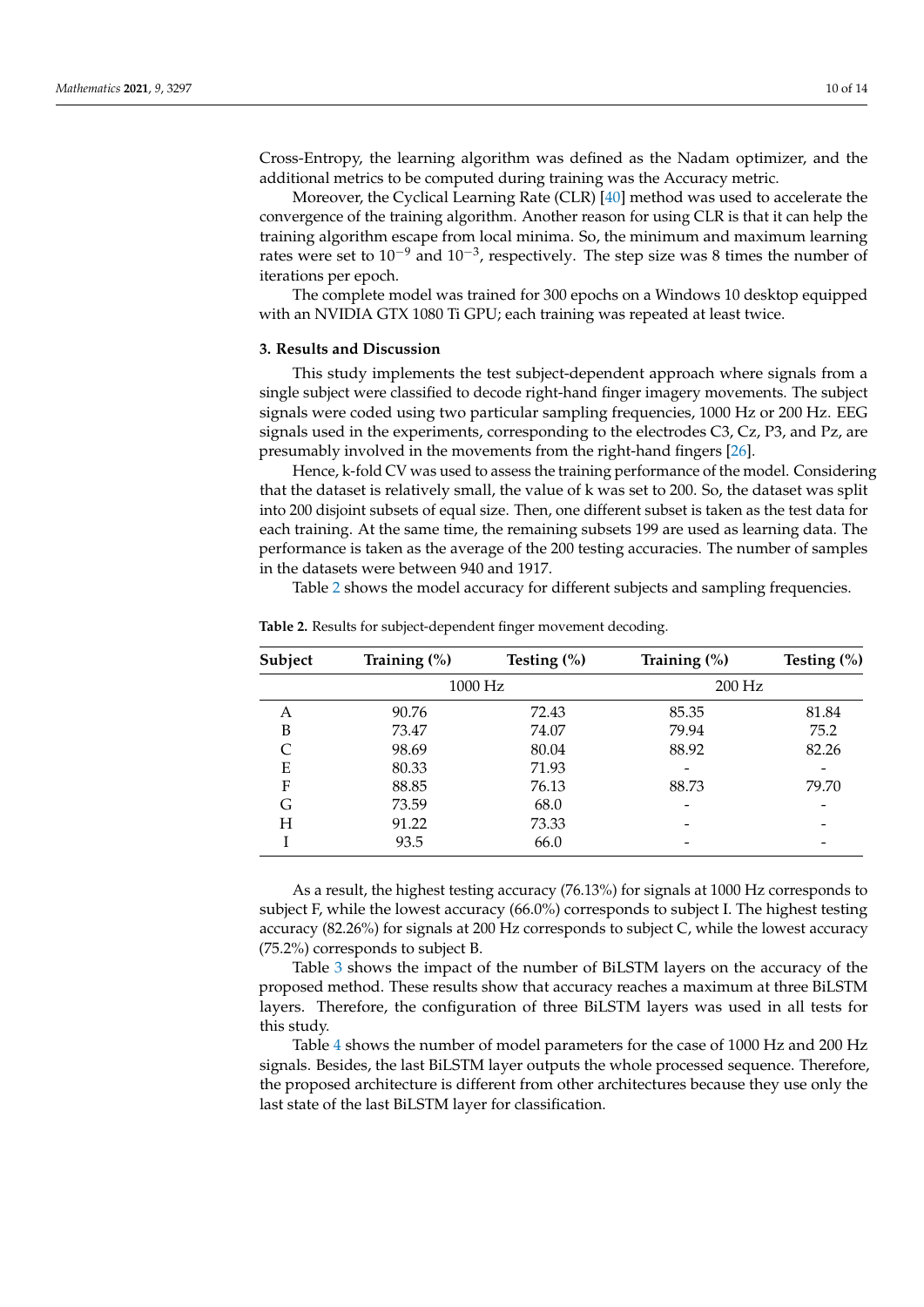|                | <b>Subjects</b> |                                        |       |       |                        |       |       |       |
|----------------|-----------------|----------------------------------------|-------|-------|------------------------|-------|-------|-------|
| <b>BiLSTM</b>  |                 | В                                      |       | F     |                        | В     |       | F     |
| # Layers       |                 | Accuracy $\left(\% \right)$ at 1000 Hz |       |       | Accuracy (%) at 200 Hz |       |       |       |
| $\overline{2}$ | 66.25           | 67.13                                  | 75.8  | 54.95 | 69.15                  | 67.56 | 79.8  | 71.17 |
| 3              | 72.43           | 74.07                                  | 80.04 | 76.13 | 81.84                  | 75.2  | 82.26 | 79.70 |
| 4              | 63.35           | 71.83                                  | 74.92 | 67.25 | 75.55                  | 74.41 | 78.6  | 70.9  |

<span id="page-10-0"></span>**Table 3.** Accuracy depending on BiLSTM layers number.

<span id="page-10-1"></span>**Table 4.** Parameters of the model for training with signals at 1000 Hz and 200 Hz.

| Layer           | Cells | <b>Output Shape</b> | <b>Parameters</b> | <b>Output Shape</b> | <b>Parameters</b> |
|-----------------|-------|---------------------|-------------------|---------------------|-------------------|
| <b>Type</b>     |       | 1000 Hz             | 1000 Hz           | 200 Hz              | 200 Hz            |
| Bidirectional   | 12    | (None, 850, 24)     | 1632              | (None, 170, 24)     | 1632              |
| Bidirectional 1 | 12    | (None, 850, 24)     | 3552              | (None, 170, 24)     | 3552              |
| Bidirectional 2 | 12    | (None, 850, 24)     | 3552              | (None, 170, 24)     | 3552              |
| Flatten         |       | (None, 20, 400)     | 0                 | (None, 2683)        | 0                 |
| Dense 1         |       | (None, 5)           | 102,005           | (None, 5)           | 13,418            |
| Activation      |       | (None, 5)           | 0                 | (None, 5)           | $\theta$          |
| <b>Total</b>    |       |                     | 110,771           |                     | 22,154            |

The results obtained by the presented approach outperformed those reported in [\[18\]](#page-12-12), where an average accuracy of 43% was achieved in the decoding of five fingers movements. Besides, the Support Vector Machines (SVM) method was used to classify MI-EEG signals from every single subject using only the C3 channel.

The network model was also trained and tested on the samples of all subjects (A, B, C and F) to determine what was the behavior of the accuracy for samples of different subjects For that purpose, the network model was trained each time using data from four subjects (A, B, C, and F) and for one of two available sampling frequencies: 1000 Hz and 200 Hz.

As a result, the proposed model achieved 80.04% and 82.26% accuracy for 1000 Hz and 200 Hz signals, respectively. Those results outperform the results obtained by Kaya et al. for five subjects, achieving an accuracy between 40% and 60% [\[18\]](#page-12-12). They achieved an accuracy between 20% and 40% for three subjects, considering all the 13 subjects.

Table [5](#page-10-2) shows a comparison with other results from the literature for subjects A, B, C, and F, with 200 Hz and 1000 Hz signals.

|                             | Sampling  | <b>Methods</b>                    |                                        |                                        |  |  |
|-----------------------------|-----------|-----------------------------------|----------------------------------------|----------------------------------------|--|--|
| Subject                     | Frequency | Anam et al. [41]<br>(ADL Network) | <b>Proposed Method</b><br>(EMD+BiLSTM) | Vernon et al. [21]<br>$(EMD + EEGNet)$ |  |  |
| A                           | $200$ Hz  | 77.46%                            | 81.84%                                 | 80.16%                                 |  |  |
|                             | 1000 Hz   | 77.75%                            | 72.43%                                 | 75.45%                                 |  |  |
| B                           | $200$ Hz  | 77.82%                            | $75.2\%$                               | 80.02%                                 |  |  |
|                             | 1000 Hz   | 74.61%                            | 74.07%                                 | 76.07%                                 |  |  |
| $\mathcal{C}_{\mathcal{C}}$ | $200$ Hz  | $81.62\%$                         | 82.26%                                 | 80.17%                                 |  |  |
|                             | 1000 Hz   | 77.49%                            | $80.04\%$                              | 78.90%                                 |  |  |
| F                           | $200$ Hz  | 78.13%                            | 79.70%                                 | 80.01%                                 |  |  |
|                             | $1000$ Hz | $77.20\%$                         | 76.13%                                 | 75.20%                                 |  |  |

<span id="page-10-2"></span>**Table 5.** Comparison with other state-of-the-art approaches.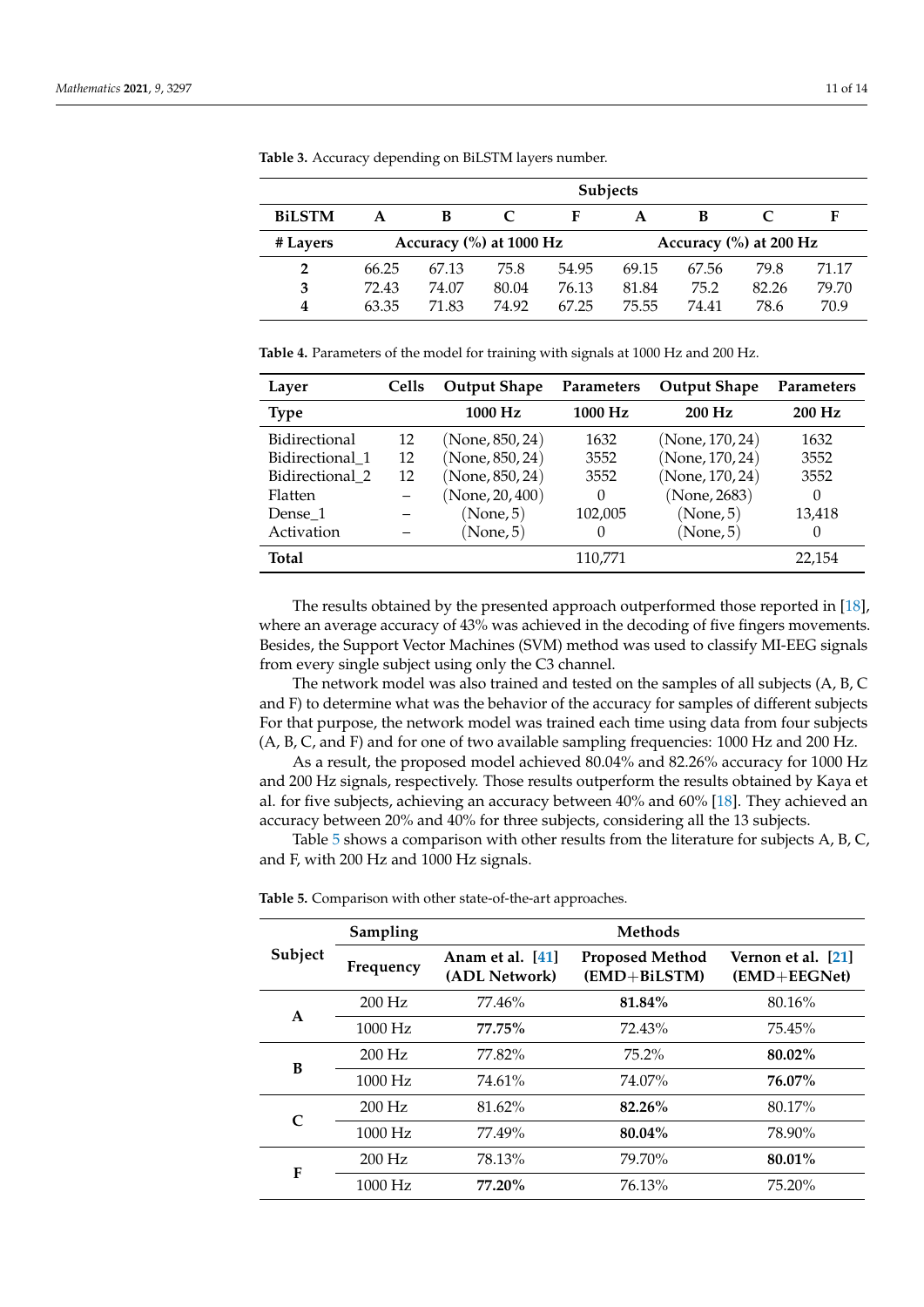The choice of subjects is mainly because, for those subjects, the dataset contains both 200 Hz and 1000 Hz signals. Thus, the results obtained by Anam et al. with the subject-dependent classification are slightly smaller than the results obtained by our approach for the case of 200 Hz signals [\[41\]](#page-13-7). However, in the case of 1000 Hz signals, the method of Anam et al. performs better than the proposed framework, except for subject C. This issue can be explained by the number of parameters used for the 1 kHz case, which was about five times the number of parameters for 200 Hz, as shown in Table [4.](#page-10-1) Hence, the proposed model presented overfitting issues for this case. EEGNet [\[21\]](#page-12-15) was also trained using the proposed preprocessing method for comparison purposes. As a result, the accuracy was very close to the accuracy of the proposed approach. Finally, the EMD-based preprocessing method resulted in about 32.6% faster training convergence for all tests.

#### **4. Conclusions**

The data initially collected was intended to be used in BCI systems; unfortunately, the accurate decoding of the signals in real applications is still a challenge. This study aimed to decode individual imagined movements of the five right-hand fingers using a public EEG BCI dataset [\[18\]](#page-12-12). The Empirical Mode Decomposition (EMD) method was used as a preprocessing step of MI-EEG signals from the C3, Cz, P3, and Pz sensors. Next, the obtained IMF signals were classified using a recurrent neural network, described as BiLSTM. This work contributes to contrast the achieved high accuracy compared to the related state-of-the-art references, using specifically a Deep Learning approach. Numerical results showed that the decoding accuracy depends heavily on the availability of training data. Maximum accuracy of 82.9% was obtained by using stratified 200-fold CV.

**Author Contributions:** Conceptualization, T.M.-V.; data curation, H.R.-G. and J.M.C.-D.; formal analysis, H.R.-G. and J.G.A.-C.; funding acquisition, J.G.A.-C.; investigation, T.M.-V., J.R.-P., J.M.C.-D., and J.G.A.-C.; methodology, J.R.-P. and J.G.A.-C.; software, T.M.-V., H.R.-G., and J.G.A.-C.; validation, J.R.-P. and J.G.A.-C.; writing—original draft, T.M.-V.; writing—review and editing, J.R.-P., J.M.C.-D., and J.G.A.-C. All authors read and agreed to the published version of the manuscript.

**Funding:** This project was funded by the Mexican National Council of Science and Technology (CONACyT), under Grant Number 763527/600853 and the University of Guanajuato Grant 145790.

**Institutional Review Board Statement:** Ethical review and approval are waived for this kind of study.

**Informed Consent Statement:** No Formal written consent was required for this study.

**Acknowledgments:** This project was fully supported by the Electrical and Electronics Departments of the Universidad de Guanajuato under the Program POA 2021, and The Mexican National Council of Science and Technology (CONACYT) through the grant 763527/600853.

**Conflicts of Interest:** The authors declare that they have no conflict of interest. The funders had no role in the design of the study; in the collection, analyses, or interpretation of data; in the writing of the manuscript, or in the decision to publish the results.

## **References**

- <span id="page-11-0"></span>1. Geng, X.; Li, D.; Chen, H.; Yu, P.; Yan, H.; Yue, M. An improved feature extraction algorithms of EEG signals based on motor imagery brain-computer interface. *Alex. Eng. J.* **2021**. [\[CrossRef\]](http://doi.org/10.1016/j.aej.2021.10.034)
- <span id="page-11-1"></span>2. Acampora, G.; Trinchese, P.; Vitiello, A. A dataset of EEG signals from a single-channel SSVEP-based brain computer interface. *Data Brief* **2021**, *35*, 106826. [\[CrossRef\]](http://dx.doi.org/10.1016/j.dib.2021.106826)
- <span id="page-11-2"></span>3. Na, R.; Hu, C.; Sun, Y.; Wang, S.; Zhang, S.; Han, M.; Yin, W.; Zhang, J.; Chen, X.; Zheng, D. An embedded lightweight SSVEP-BCI electric wheelchair with hybrid stimulator. *Digit. Signal Process.* **2021**, *116*, 103101. [\[CrossRef\]](http://dx.doi.org/10.1016/j.dsp.2021.103101)
- <span id="page-11-3"></span>4. Zhang, J.; Wang, M. A survey on robots controlled by motor imagery brain-computer interfaces. *Cogn. Robot.* **2021**, *1*, 12–24. [\[CrossRef\]](http://dx.doi.org/10.1016/j.cogr.2021.02.001)
- <span id="page-11-4"></span>5. Verbaarschot, C.; Tump, D.; Lutu, A.; Borhanazad, M.; Thielen, J.; van den Broek, P.; Farquhar, J.; Weikamp, J.; Raaphorst, J.; Groothuis, J.T.; et al. A visual brain-computer interface as communication aid for patients with amyotrophic lateral sclerosis. *Clin. Neurophysiol.* **2021**, *132*, 2404–2415. [\[CrossRef\]](http://dx.doi.org/10.1016/j.clinph.2021.07.012) [\[PubMed\]](http://www.ncbi.nlm.nih.gov/pubmed/34454267)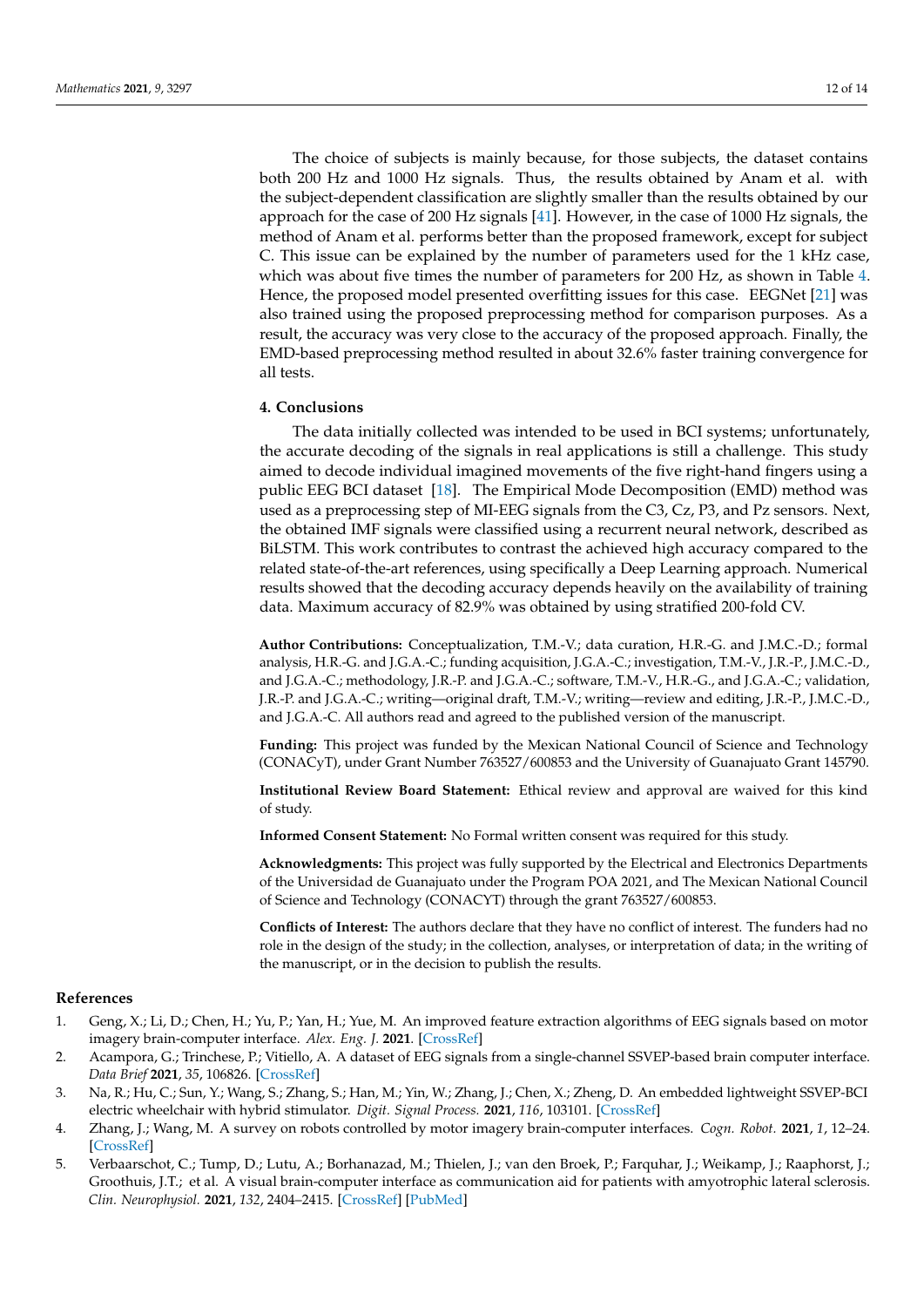- <span id="page-12-0"></span>6. Vimala, V.; Ramar, K.; Ettappan, M. An Intelligent Sleep Apnea Classification System Based on EEG Signals. *J. Med. Syst.* **2019**, *43*, 36. [\[CrossRef\]](http://dx.doi.org/10.1007/s10916-018-1146-8) [\[PubMed\]](http://www.ncbi.nlm.nih.gov/pubmed/30617508)
- <span id="page-12-1"></span>7. Miao, M.; Zeng, H.; Wang, A.; Zhao, F.; Liu, F. Index finger motor imagery EEG pattern recognition in BCI applications using dictionary cleaned sparse representation-based classification for healthy people. *Rev. Sci. Instrum.* **2017**, *88*, 094305. [\[CrossRef\]](http://dx.doi.org/10.1063/1.5001896)
- <span id="page-12-2"></span>8. Ha, K.W.; Jeong, J.W. Motor Imagery EEG Classification Using Capsule Networks. *Sensors* **2019**, *19*, 2854. [\[CrossRef\]](http://dx.doi.org/10.3390/s19132854) [\[PubMed\]](http://www.ncbi.nlm.nih.gov/pubmed/31252557)
- <span id="page-12-3"></span>9. Chaudhary, S.; Taran, S.; Bajaj, V.; Siuly, S. A flexible analytic wavelet transform based approach for motor-imagery tasks classification in BCI applications. *Comput. Methods Programs Biomed.* **2020**, *187*, 105325. [\[CrossRef\]](http://dx.doi.org/10.1016/j.cmpb.2020.105325)
- <span id="page-12-4"></span>10. Abdalsalam M, E.; Yusoff, M.Z.; Mahmoud, D.; Malik, A.S.; Bahloul, M.R. Discrimination of four class simple limb motor imagery movements for brain-computer interface. *Biomed. Signal Process. Control* **2018**, *44*, 181–190. [\[CrossRef\]](http://dx.doi.org/10.1016/j.bspc.2018.04.010)
- <span id="page-12-5"></span>11. Argiris, G.; Budai, R.; Maieron, M.; ius tamara, I.; Skrap, M.; Tomasino, B. Neurosurgical lesions to sensorimotor cortex do not impair action verb processing. *Sci. Rep.* **2020**, *10*, 523. [\[CrossRef\]](http://dx.doi.org/10.1038/s41598-019-57361-3) [\[PubMed\]](http://www.ncbi.nlm.nih.gov/pubmed/31949237)
- <span id="page-12-6"></span>12. Oostra, K.M.; Van Bladel, A.; Vanhoonacker, A.C.L.; Vingerhoets, G. Damage to Fronto-Parietal Networks Impairs Motor Imagery Ability after Stroke: A Voxel-Based Lesion Symptom Mapping Study. *Front. Behav. Neurosci.* **2016**, *10*, 5. [\[CrossRef\]](http://dx.doi.org/10.3389/fnbeh.2016.00005) [\[PubMed\]](http://www.ncbi.nlm.nih.gov/pubmed/26869894)
- <span id="page-12-7"></span>13. Salankar, N.; Mishra, A.; Mishra, P. Functional Connectivity and Classification of Actual and Imaginary Motor Movement. *Int. J. Eng. Adv. Technol.* **2019**, *9*, 529–535. [\[CrossRef\]](http://dx.doi.org/10.35940/ijeat.B3257.129219)
- <span id="page-12-8"></span>14. Li, F.; He, F.; Wang, F.; Zhang, D.; Xia, Y.; Li, X. A novel simplified convolutional neural network classification algorithm of motor imagery EEG signals based on deep learning. *Appl. Sci.* **2020**, *10*, 1605. [\[CrossRef\]](http://dx.doi.org/10.3390/app10051605)
- <span id="page-12-9"></span>15. Tyagi, A.; Nehra, V. Classification of motor imagery EEG signals using SVM, k-NN and ANN. *CSI Trans. ICT* **2016**, *4*, 135–139. [\[CrossRef\]](http://dx.doi.org/10.1007/s40012-016-0091-2)
- <span id="page-12-10"></span>16. Alzahrani, S.; Anderson, C. A Comparison of Conventional and Tri-Polar EEG Electrodes for Decoding Real and Imaginary Finger Movements from One Hand. *Int. J. Neural Syst.* **2021**, *31*, 2150036. [\[CrossRef\]](http://dx.doi.org/10.1142/S0129065721500362)
- <span id="page-12-11"></span>17. Tanaka, Y.; Saga, N.; Hashimoto, Y. Event-related synchronization and desynchronization of EEG in association with electromyography of human limb movement. *Proc. JSME Annu. Conf. Robot. Mechatron.* **2017**. [\[CrossRef\]](http://dx.doi.org/10.1299/jsmermd.2017.1P2-O08)
- <span id="page-12-12"></span>18. Kaya, M.; Binli, M.; Ozbay, E.; Yanar, H.; Mishchenko, Y. A large electroencephalographic motor imagery dataset for electroencephalographic brain computer interfaces. *Sci. Data* **2018**, *5*, 180211. [\[CrossRef\]](http://dx.doi.org/10.1038/sdata.2018.211)
- <span id="page-12-13"></span>19. Liu, X.; Shen, Y.; Liu, J.; Yang, J.; Xiong, P.; Lin, F. Parallel Spatial-Temporal Self-Attention CNN-Based Motor Imagery Classification for BCI. *Front. Neurosci.* **2020**, *14*, 587520. [\[CrossRef\]](http://dx.doi.org/10.3389/fnins.2020.587520) [\[PubMed\]](http://www.ncbi.nlm.nih.gov/pubmed/33362458)
- <span id="page-12-14"></span>20. Xu, J.; Zheng, H.; Wang, J.; Li, D.; Fang, X. Recognition of EEG Signal Motor Imagery Intention Based on Deep Multi-View Feature Learning. *Sensors* **2020**, *20*, 3496. [\[CrossRef\]](http://dx.doi.org/10.3390/s20123496)
- <span id="page-12-15"></span>21. Lawhern, V.; Solon, A.; Waytowich, N.; Gordon, S.; Hung, C.; Lance, B. EEGNet: A Compact Convolutional Network for EEG-based Brain-Computer Interfaces. *J. Neural Eng.* **2016**, *15*, 056013. [\[CrossRef\]](http://dx.doi.org/10.1088/1741-2552/aace8c) [\[PubMed\]](http://www.ncbi.nlm.nih.gov/pubmed/29932424)
- <span id="page-12-16"></span>22. Anam, K.; Bukhori, S.; Hanggara, F.; Pratama, M. Subject-independent Classification on Brain-Computer Interface using Autonomous Deep Learning for finger movement recognition. In Proceedings of the 42nd Annual International Conference of the IEEE Engineering in Medicine Biology Society (EMBC), Montreal, QC, Canada, 20–24 July 2020; pp. 447–450. [\[CrossRef\]](http://dx.doi.org/10.1109/EMBC44109.2020.9175718)
- <span id="page-12-17"></span>23. Syakiylla, S.; Syakiylla Sayed Daud, S.; Sudirman, R. Decomposition Level Comparison of Stationary Wavelet Transform Filter for Visual Task Electroencephalogram. *J. Teknol.* **2015**, *74*, 7–13. [\[CrossRef\]](http://dx.doi.org/10.11113/jt.v74.4661)
- <span id="page-12-18"></span>24. Mishchenko, Y.; Kaya, M.; Ozbay, E.; Yanar, H. Developing a 3- to 6-state EEG-based brain-computer interface for a robotic manipulator control. *IEEE Trans. Biomed. Eng.* **2018**, *66*, 977–987. [\[CrossRef\]](http://dx.doi.org/10.1109/TBME.2018.2865941) [\[PubMed\]](http://www.ncbi.nlm.nih.gov/pubmed/30130168)
- <span id="page-12-19"></span>25. Lotze, M.; Montoya, P.; Erb, M.; Hülsmann, E.; Flor, H.; Klose, U.; Birbaumer, N.; Grodd, W. Activation of cortical and cerebellar motor areas during executed and imagined hand movements: An fMRI study. *J. Cogn. Neurosci.* **1999**, *11*, 491–501. [\[CrossRef\]](http://dx.doi.org/10.1162/089892999563553) [\[PubMed\]](http://www.ncbi.nlm.nih.gov/pubmed/10511638)
- <span id="page-12-20"></span>26. Banissy, M.; Annett, L.; Asiedu-Offei, P.; Rosch, R.; Gurd, J. Left, right, hand 'n space. In *Handedness: Theories, Genetics and Psychology*, 1st ed.; Nova Science Publishers: Hauppauge, NY, USA, 2012; pp. 109–122.
- <span id="page-12-21"></span>27. Alomari, M.; Awada, E.; Younis, O. Subject-Independent EEG-Based Discrimination Between Imagined and Executed, Right and Left Fists Movements. *Eur. J. Sci. Res.* **2014**, *118*, 364–373.
- <span id="page-12-22"></span>28. Von Bünau, P.; Meinecke, F.C.; Scholler, S.; Müller, K.R. Finding stationary brain sources in EEG data. In Proceedings of the 2010 Annual International Conference of the IEEE Engineering in Medicine and Biology, Buenos Aires, Argentina, 31 August–4 September 2010; Volume 1, pp. 2810–2813. [\[CrossRef\]](http://dx.doi.org/10.1109/IEMBS.2010.5626537)
- <span id="page-12-23"></span>29. Igl, M.; Farquhar, G.; Luketina, J.; Boehmer, W.; Whiteson, S. Transient Non-stationarity and Generalisation in Deep Reinforcement Learning. In Proceedings of the International Conference on Learning Representations (ICLR 2021), Vienna, Austria, 4 May 2021; pp. 1–16.
- <span id="page-12-24"></span>30. Lentka, Ł.; Smulko, J. Analysis of effectiveness and computational complexity of trend removal methods. *Zesz. Nauk. Wydziału Elektrotech. Autom. Politech. Gda ´nskiej* **2016**, *51*, 111–114.
- <span id="page-12-25"></span>31. Hyndman, R.J.; Athanasopoulos, G. *Forecasting: Principles and Practice*, 2nd ed.; OTexts: Melbourne, Australia, 2018.
- <span id="page-12-26"></span>32. Huang, N.E.; Shen, Z.; Long, S.R.; Wu, M.C.; Shih, H.H.; Zheng, Q.; Yen, N.C.; Tung, C.C.; Liu, H.H. The empirical mode decomposition and the Hilbert spectrum for nonlinear and non-stationary time series analysis. *Proc. R. Soc. Lond. Ser. A Math. Phys. Eng. Sci.* **1998**, *454*, 903–995. [\[CrossRef\]](http://dx.doi.org/10.1098/rspa.1998.0193)
- <span id="page-12-27"></span>33. Chen, Y.; Zhang, G.; Gan, S.; Zhang, C. Enhancing seismic reflections using empirical mode decomposition in the flattened domain. *J. Appl. Geophys.* **2015**, *119*, 99–105. [\[CrossRef\]](http://dx.doi.org/10.1016/j.jappgeo.2015.05.012)